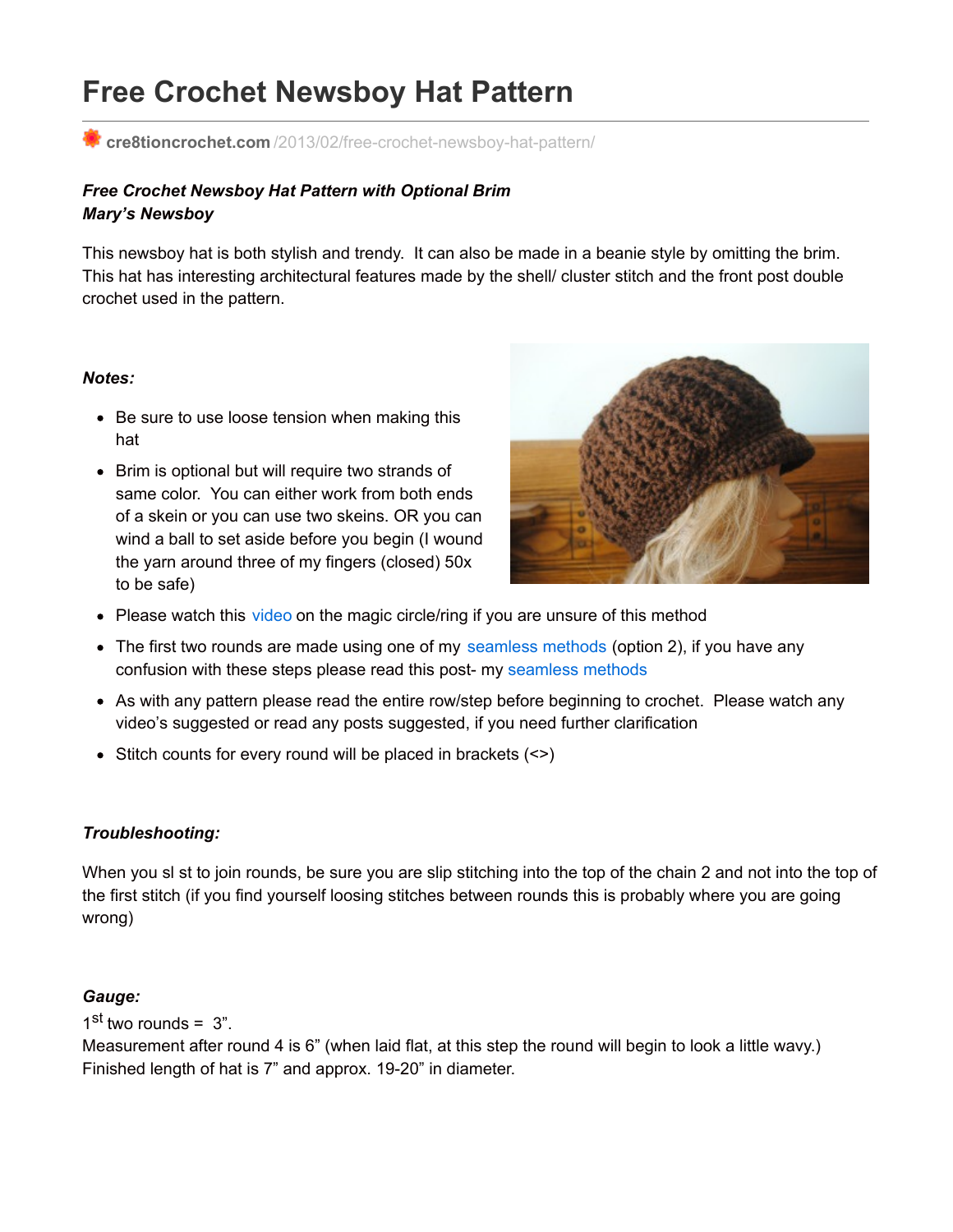## *Materials:*

Red Heart yarn or any worsted weight yarn 6.5mm (K) hook- or hook needed to obtain gauge embroidery needle to weave in ends

## **Special Stitches**

**mc/r**– magic circle/ring (watch this [video](http://jessieathome.com/2012/12/magic-loop-video-tutorial.html))

**fpdc**– front post double crochet

same as double crochet except instead of crocheting in the normal space you insert hook under post in previous round (from front to back)

**Increase**– two of the designated stitch per space

## **sc2tog**–

Insert hook into 1st st. yo and pull through st. (two loops on hook). Insert hook into 2nd st. yo and pull through st (three loops on hook. yo and pull through all three loops on hook

## *Pattern:*

1- Mc/r with 12dc, join round with sl st. (please watch this [video](http://jessieathome.com/2012/12/magic-loop-video-tutorial.html) if you have any questions about this step)

This round is done with the second option of my [seamless](http://cre8tioncrochet.com/2012/12/new-weekly-feature/) methods. If you have any questions please read this [post](http://cre8tioncrochet.com/2012/12/new-weekly-feature/). (*no photo*)

# Round 2 completed

2- Ch 1. *Skip* the next sp. 2dc in next space and 2dc in every sp around. *The last 2dc will be placed into the previously skipped sp (working over the ch1)*. Sl st into top of next dc to join round <24>

*round 3 where to stitch and completed*

3- Ch 2. 3dc into same sp (between posts). \*Skip 2 posts and 4dc in sp between posts. Repeat from \* around. Sl st into top of ch2 to join round (be sure not to sl st into the top of the 1<sup>st</sup> dc). <48 st or 12 clusters of 4dc> *Round 4 completed*

4- Sl st into the next (loop) sp. Then sl st in the space between the next two posts (so that you are in the center of the 4dc cluster with two posts on either side). Ch2 and then 3dc into same sp. \*Skip two posts and 1dc in the space between posts. Skip two posts and 4dc in the space between posts. Repeat from \* around. Sl st into top of the Ch2 to join round <12 4dc clusters AND 12 single dc>

#### *Round 5 completed*

5- Sl st into the next sp. Then sl st into the space after the next post (so that you are in the center of the 4dc cluster with two posts on either side). Ch2 and 3dc in same sp. \*Fpdc in the next single dc of previous round. 4dc in between next two posts (in between 4dc cluster of previous row). Repeat from \* around. Sl st into ch2 to join round.





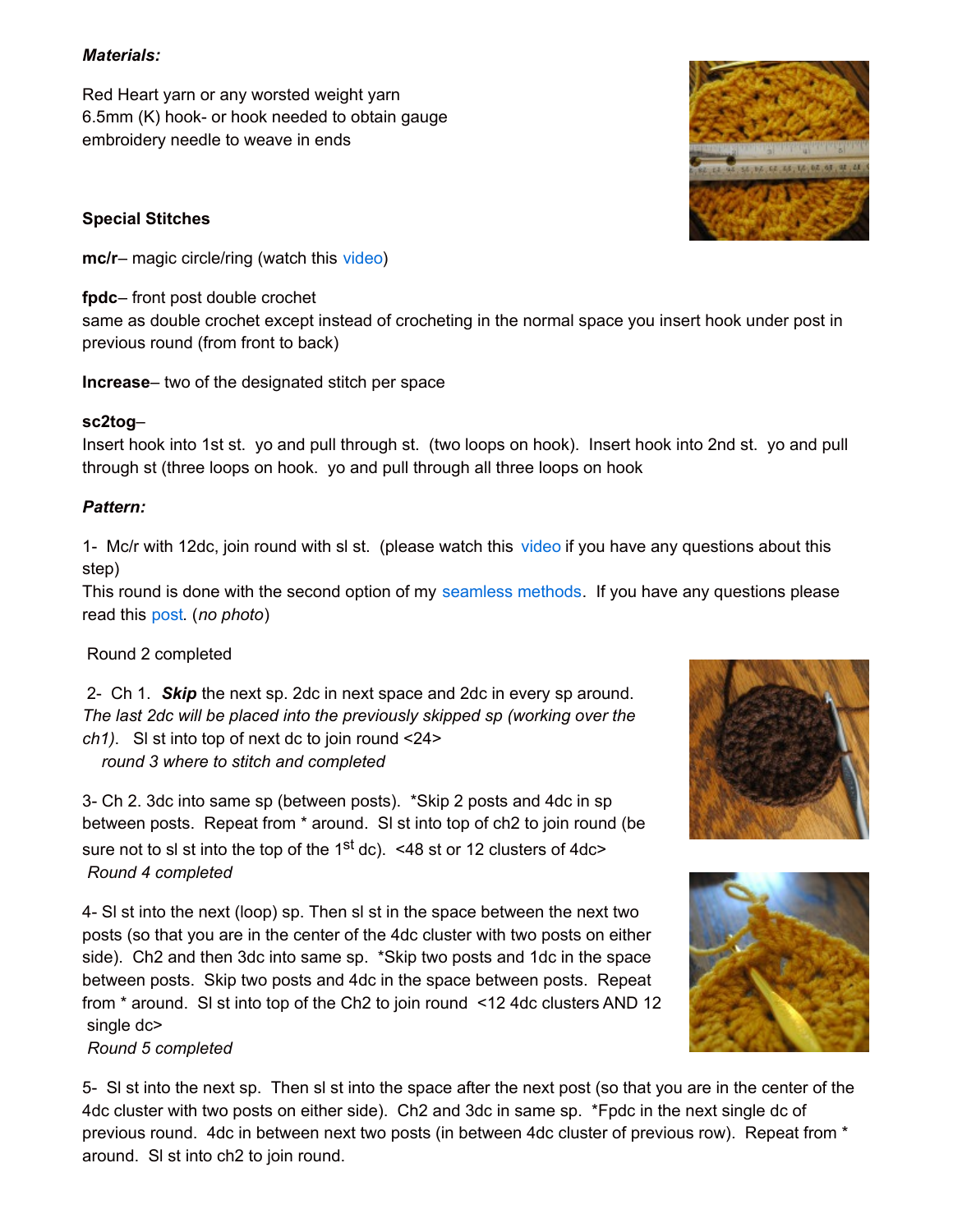- 6- Repeat step 5
- 7- Repeat step 5
- 8- Repeat step 5
- 9- Repeat step 5
- 10- Repeat step 5

11- \*1sc in each of the next three sp. sc2tog . Repeat from \* around. Join round with sl st. <48>

- 12- Sc around, join round with sl st <48>
- 13- Sc around, join round with sl st <48>

#### *Brim/ optional*

- 1. Sl st into first sp and pick up second strand of yarn
- 2. Crochet across as follows: 1sc in each of the next 6sp 1hdc in each of the next 6sp 1sc in each of the next 6sp 1sl st
- 3. Turn and crochet across as follows:

1sl st in first sp 1sc in next sp 2sc in next sp 1hdc in next sp 2hdc in next sp 1dc in next sp 2dc in next sp 1dc in next sp 2dc in next sp 1dc in next sp 1dc in next sp 2dc in next sp 1dc in next sp 2dc in next sp 1dc in next sp 2hdc in next sp 1hdc in next sp 2sc in next sp 1sc in next sp 1sl st in next sp to end Fasten off and weave in ends.





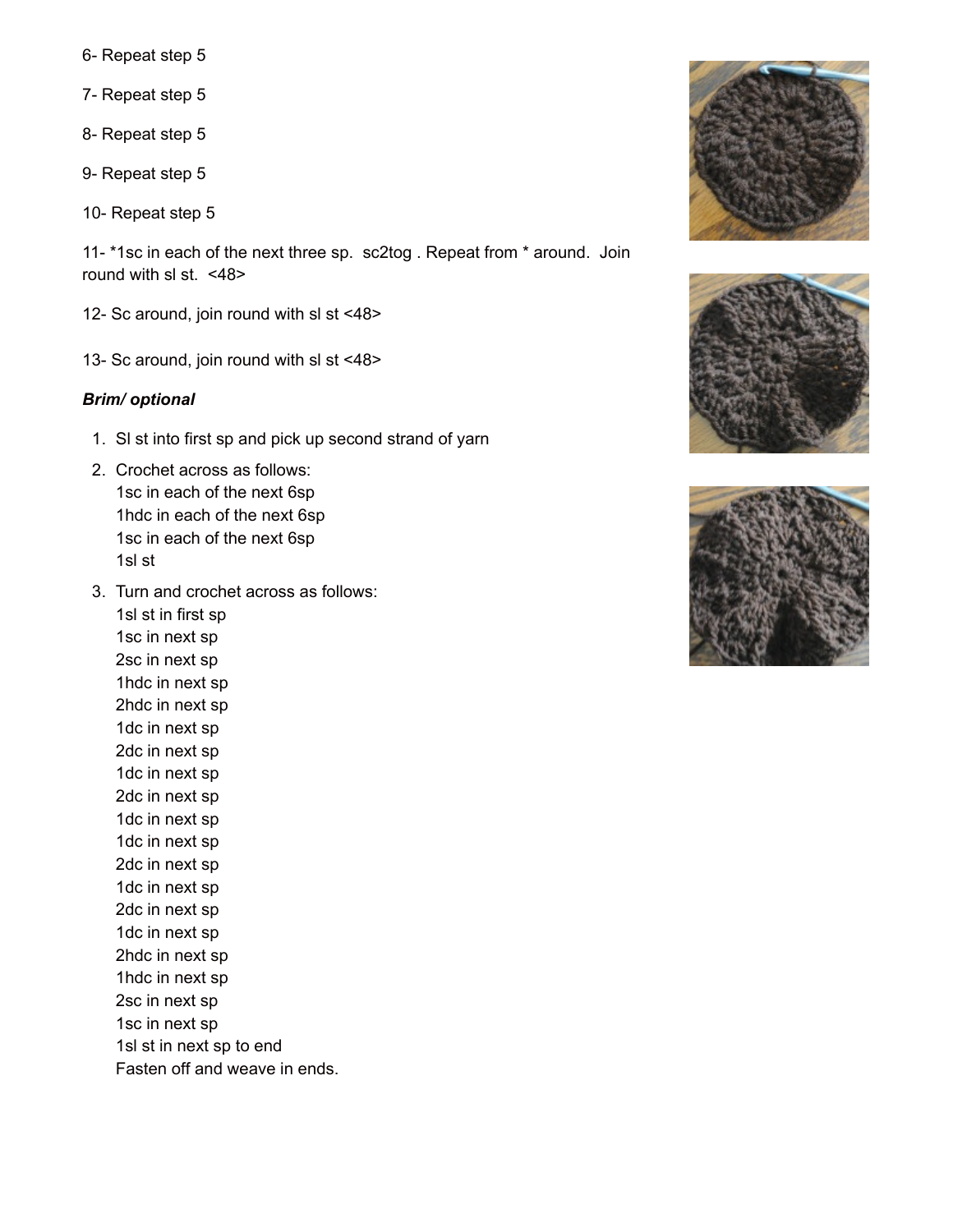I hope you enjoyed making this free crochet newsboy hat pattern. You may also enjoy these patterns

Here is the slouchy version [Newsboy](http://www.cre8tioncrochet.com/2013/03/newsboy-slouch-crochet-hat/) Slouch

FREE hat patterns by [Cre8tion](http://www.cre8tioncrochet.com/free-womens-hat-patterns/) Crochet